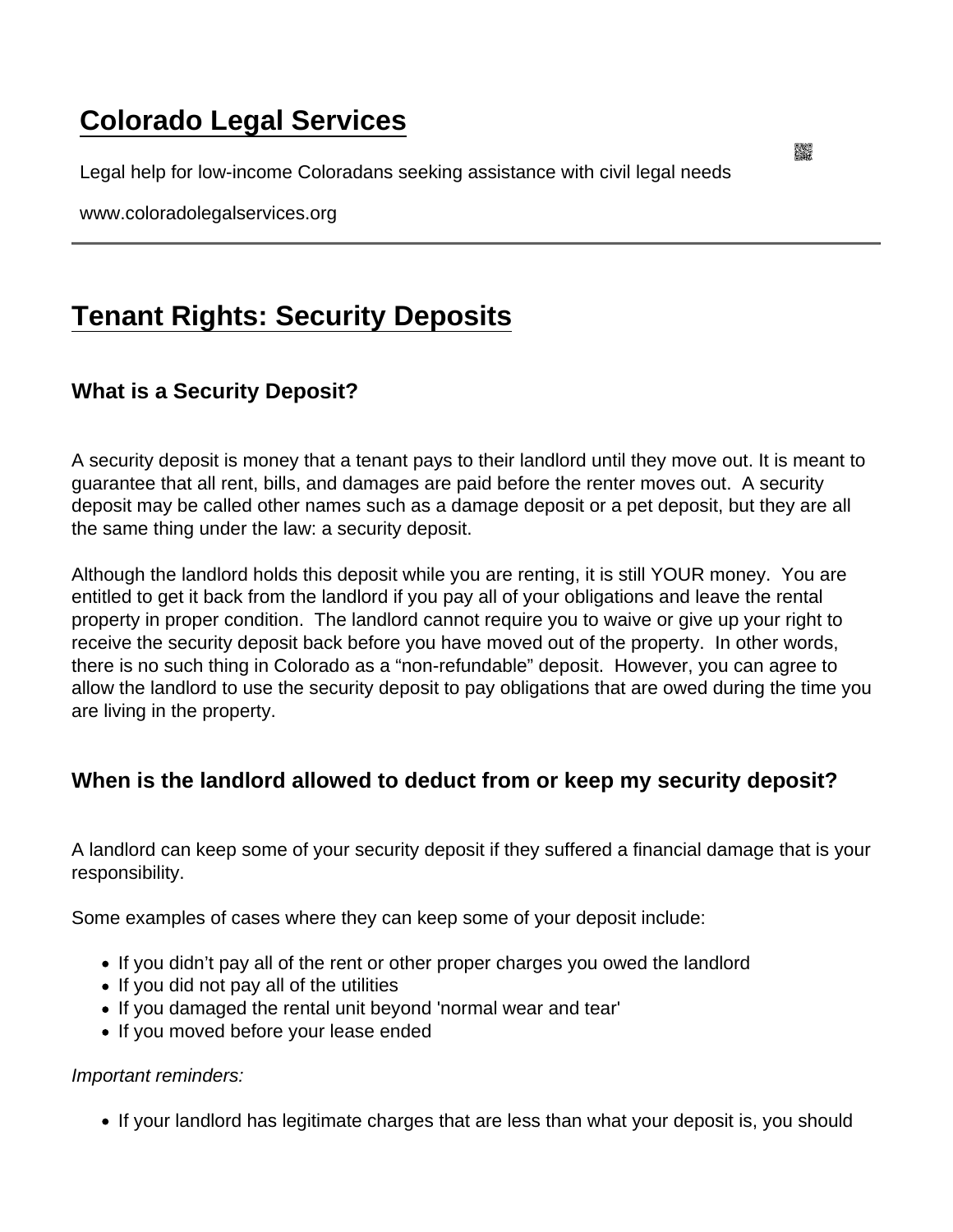get the remainder of your deposit back.

If you did not have any damages, and paid all rent and utilities, you should get your full deposit back.

## **When do I get my deposit back?**

The landlord has thirty days, unless your lease allows more time (not more than 60 days) to return the deposit or give you an exact and specific list of deductions. You must receive your deposit or an itemized list within that time.

### **What can I do to make sure that I get my deposit back?**

#### Before you move in

• Make and keep records the preexisting damages in the apartment. Take pictures or video and make a written list. The pictures/video must be dated. Make sure you have a witness present when you are making your records. If your landlord refuses to be the witness ask a friend or neighbor (someone unrelated to you).

#### While living in the apartment

- Pay rent on time.
- Follow the rules and regulations of your lease.
- Keep the property in the same condition as before you moved in (excluding normal wear and tear).

#### When moving out of the apartment

- Make sure you give your landlord proper notice if you plan to move out at the end of your lease. For example, your lease may require a tenant to give two months' notice that they are not renewing the lease. Make sure to read your lease carefully to check these requirements.
- Remove all your furniture and clean the apartment.
- Do a walk through with your landlord to document any damages;
	- $\circ$  If you landlord refuses to be your witness, ask someone unrelated to you;
	- Take pictures/video and make a written list of damages to document the condition of the apartment and make sure they are time stamped.
- It is usually best to leave the landlord a forwarding address so he/she can return the Security Deposit. If you don't, they will send it to your last known address and there can be a significant delay with forwarded mail.
- Ask the landlord to give you a letter stating the following: there are no damages (or ask him/her to provide a list of the specific damages), a written statement that you returned the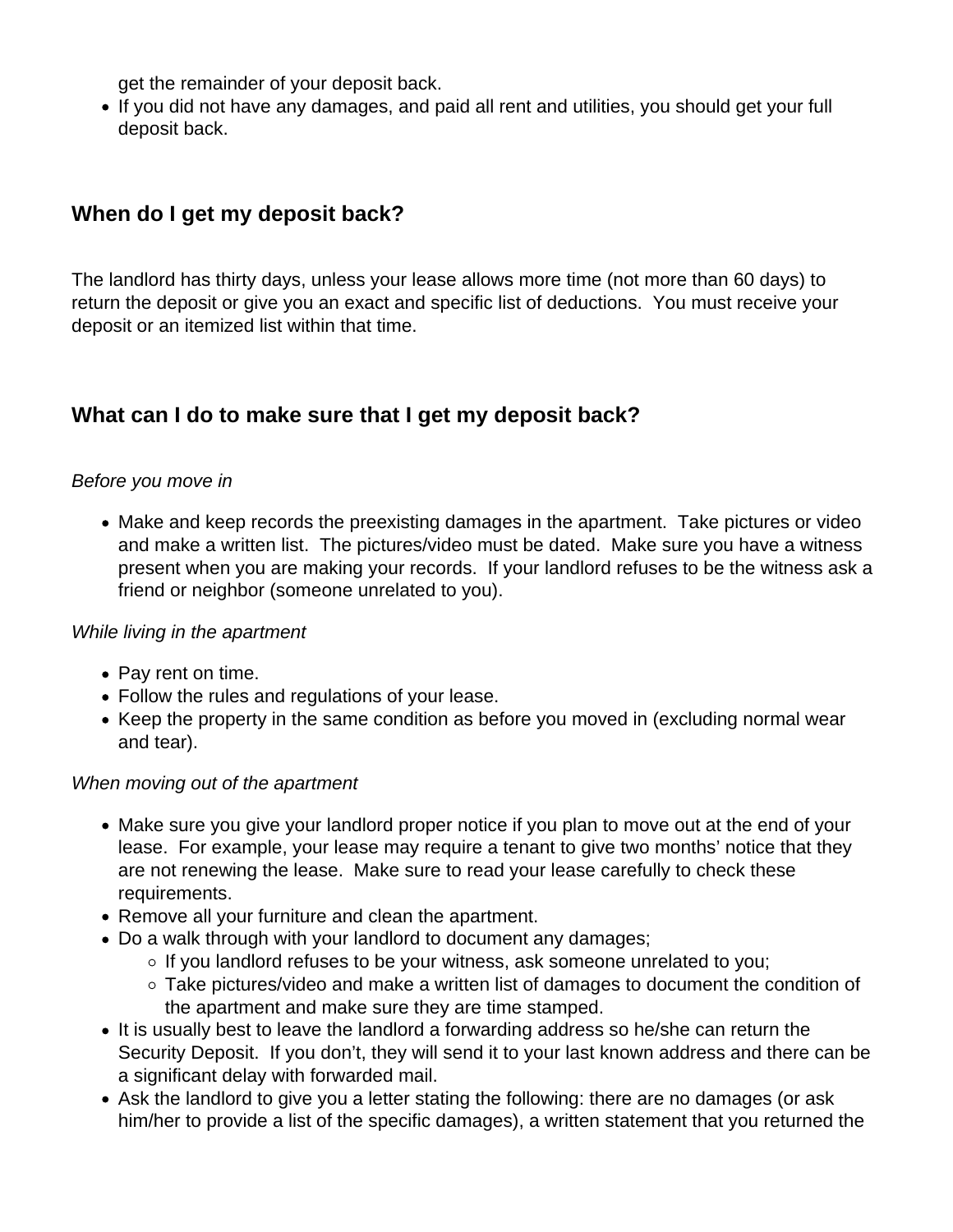keys, and a written statement that the landlord has your new address.

• File a change of address with the post office.

### What do I do if my landlord does not give me back my security deposit?

If your landlord does not return your security deposit or give you a list of reasons for withholding it within the time specified above (30 to 60 days, depending on the lease provisions), they lose any right to keep any part of the security deposit and you can sue them for three times what they wrongfully withheld. They can still sue you for money you owe or damages that you have caused, but they can no longer deduct it from your deposit.

You can write a seven-day demand letter, and, if the landlord does not send you the full amount of the security deposit within the seven days, you can sue them in court. The law requires that the 7-day demand letter be sent by first class mail. You can also send a copy by certified mail, return receipt requested, so you can show your landlord received it and when. Here's an example demand letter: [doc](https://clswebsite.s3.us-west-1.amazonaws.com/Security+Deposit+Demand+Letters.docx) or [pdf](https://clswebsite.s3.us-west-1.amazonaws.com/Security+Deposit+Demand+Letters.pdf).

What do I do if my landlord claims they can keep my security deposit because of false damages?

If your landlord sends you a list of the damages within the required time (30 to 60 days after you move out), and if you don't agree with the deductions, you can:

1) Call your landlord and try to negotiate.

If this does not work, you can:

2) Send a "seven-day demand letter" by regular and certified mail and an additional letter disputing the charges imposed by your landlord. Keep a copy of both letters for your records. Sending a letter by regular mail will give your landlord sufficient notice, even if he or she refuses the certified mail.

3) If the landlord does not send the wrongfully withheld Deposit within the time stated in the lease, you could sue in:

- Small Claims division of County, or
- County Court under the Simplified Civil Action procedure.
- You may want to talk to a lawyer who will take the case and charge you only if s/he can recover attorney's fees as allowed by law.

Things to consider when going to court for a security deposit: